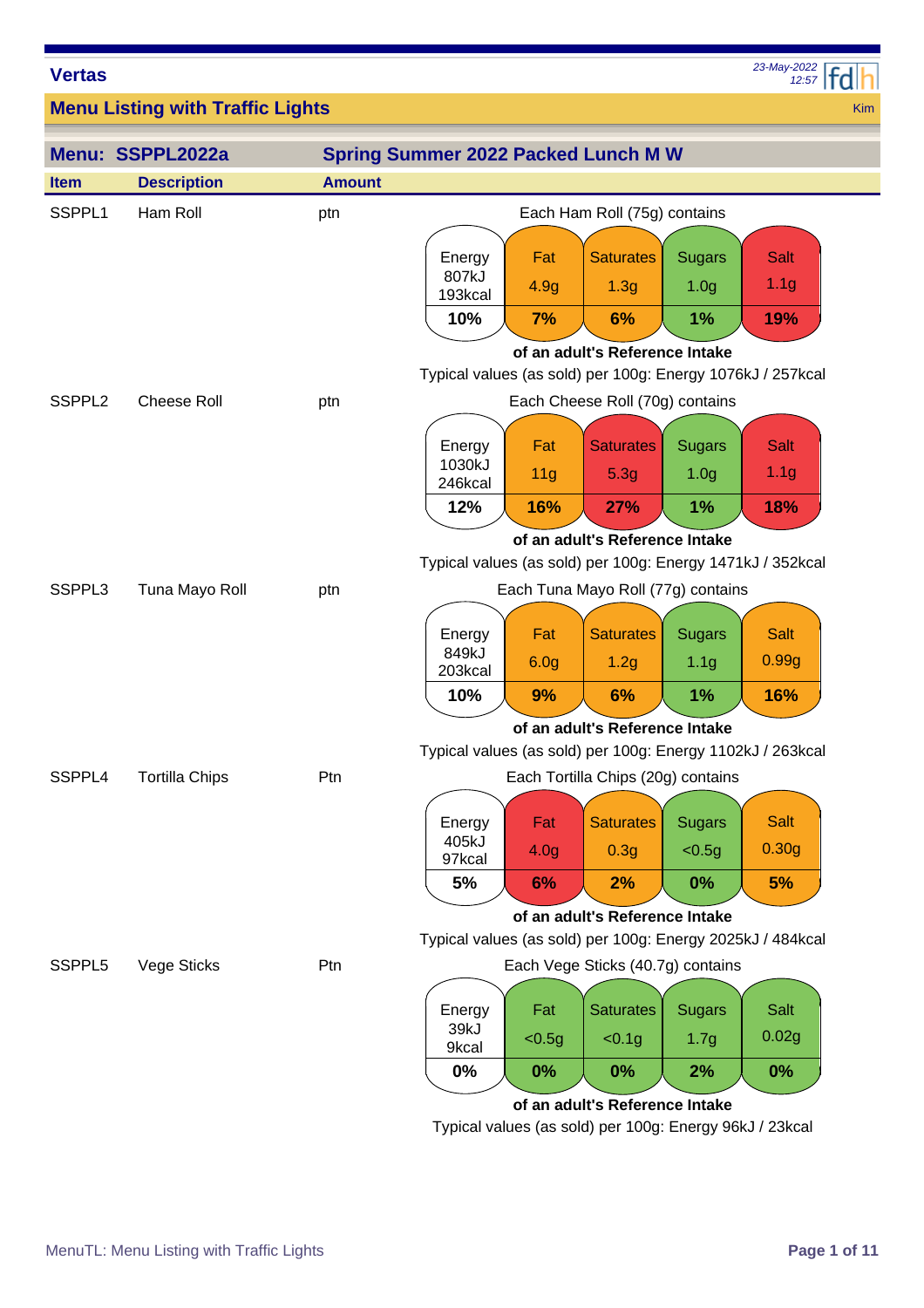| <b>Vertas</b>      |                                         |     |                                |                     |                                                                                                                                                                                      |                                         | 23-May-2022<br>12:57            |            |
|--------------------|-----------------------------------------|-----|--------------------------------|---------------------|--------------------------------------------------------------------------------------------------------------------------------------------------------------------------------------|-----------------------------------------|---------------------------------|------------|
|                    | <b>Menu Listing with Traffic Lights</b> |     |                                |                     |                                                                                                                                                                                      |                                         |                                 | <b>Kim</b> |
| SSPPL <sub>6</sub> | Fresh Fruit Wedge<br>Portion            | Ptn | Energy<br>65kJ<br>16kcal<br>1% | Fat<br>< 0.5g<br>0% | Each Fresh Fruit Wedge Portion (32.2493g) contains<br><b>Saturates</b><br>< 0.1g<br>0%<br>of an adult's Reference Intake<br>Typical values (as sold) per 100g: Energy 202kJ / 48kcal | <b>Sugars</b><br>3.8 <sub>g</sub><br>4% | <b>Salt</b><br>$< 0.01$ g<br>0% |            |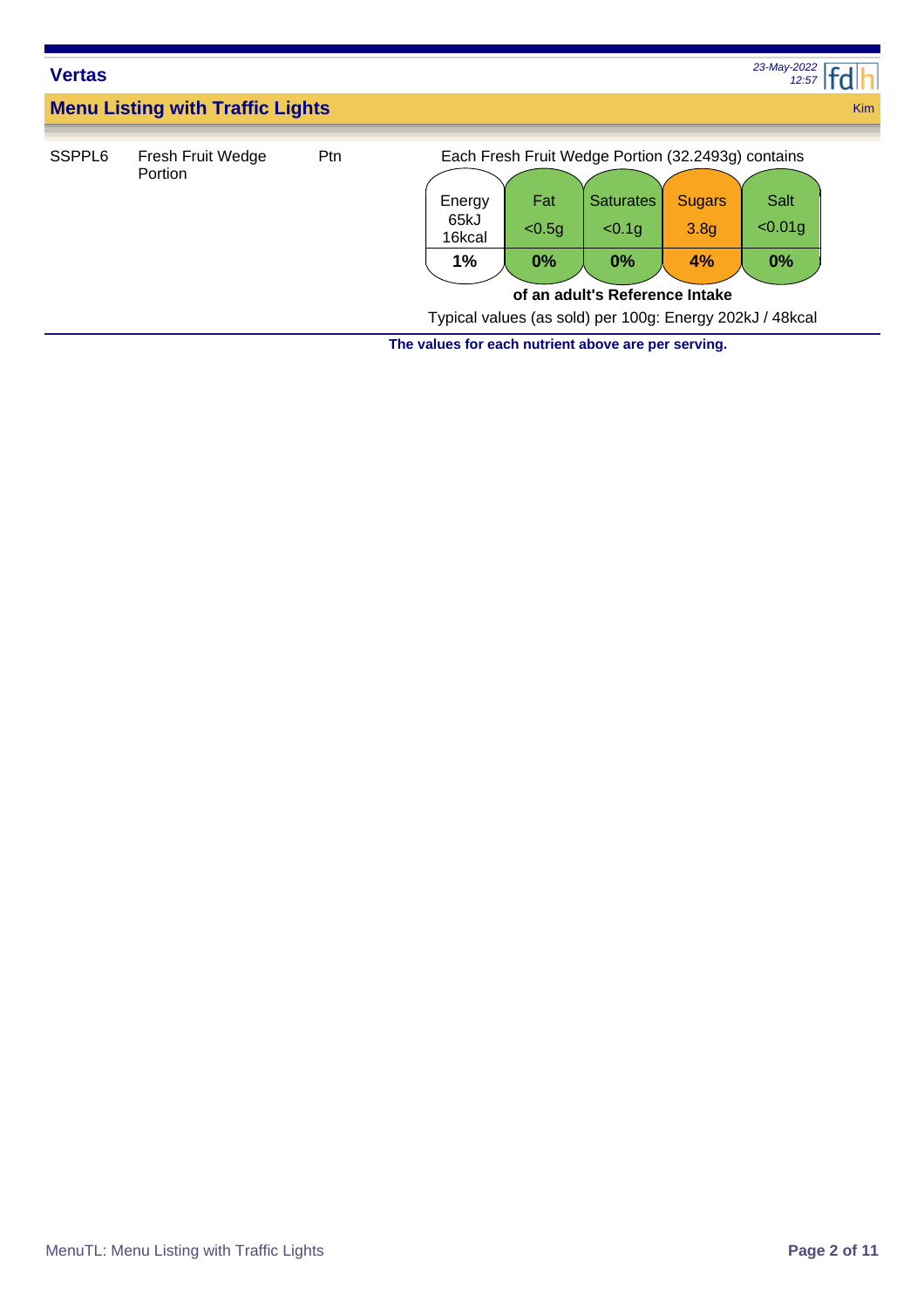*12:57 23-May-2022*

Kim

**Menu Listing with Traffic Lights**

|                     | Menu: SSPPL2022b    |               | <b>Spring Summer 2022 Packed Lunch T Th</b>                |                  |                                      |                       |                                                            |  |
|---------------------|---------------------|---------------|------------------------------------------------------------|------------------|--------------------------------------|-----------------------|------------------------------------------------------------|--|
| <b>Item</b>         | <b>Description</b>  | <b>Amount</b> |                                                            |                  |                                      |                       |                                                            |  |
| SSPPL7              | Ham Wrap            | ptn           | Each Ham Wrap (62g) contains                               |                  |                                      |                       |                                                            |  |
|                     |                     |               | Energy<br>646kJ                                            | Fat<br>6.2g      | <b>Saturates</b><br>1.3 <sub>g</sub> | <b>Sugars</b><br>0.7g | <b>Salt</b><br>1.4g                                        |  |
|                     |                     |               | 154kcal                                                    |                  |                                      |                       |                                                            |  |
|                     |                     |               | 8%                                                         | 9%               | 7%                                   | 1%                    | 23%                                                        |  |
|                     |                     |               |                                                            |                  | of an adult's Reference Intake       |                       | Typical values (as sold) per 100g: Energy 1041kJ / 249kcal |  |
| SSPPL <sub>8</sub>  | Cheese Wrap         | ptn           |                                                            |                  | Each Cheese Wrap (62g) contains      |                       |                                                            |  |
|                     |                     |               | Energy                                                     | Fat              | <b>Saturates</b>                     | <b>Sugars</b>         | <b>Salt</b>                                                |  |
|                     |                     |               | 878kJ<br>210kcal                                           | 12g              | 5.7g                                 | 0.8 <sub>g</sub>      | 1.4g                                                       |  |
|                     |                     |               | 10%                                                        | <b>17%</b>       | 28%                                  | 1%                    | 24%                                                        |  |
|                     |                     |               |                                                            |                  | of an adult's Reference Intake       |                       |                                                            |  |
|                     |                     |               | Typical values (as sold) per 100g: Energy 1415kJ / 338kcal |                  |                                      |                       |                                                            |  |
| SSPPL <sub>9</sub>  | Tuna Mayo Wrap      | ptn           |                                                            |                  | Each Tuna Mayo Wrap (62g) contains   |                       |                                                            |  |
|                     |                     |               | Energy                                                     | Fat              | <b>Saturates</b>                     | <b>Sugars</b>         | <b>Salt</b>                                                |  |
|                     |                     |               | 556kJ<br>133kcal                                           | 3.4 <sub>g</sub> | 0.3 <sub>g</sub>                     | 0.8 <sub>g</sub>      | 1.2g                                                       |  |
|                     |                     |               | 7%                                                         | 5%               | 2%                                   | 1%                    | 20%                                                        |  |
|                     |                     |               | of an adult's Reference Intake                             |                  |                                      |                       |                                                            |  |
|                     |                     |               | Typical values (as sold) per 100g: Energy 898kJ / 215kcal  |                  |                                      |                       |                                                            |  |
| SSPPL <sub>10</sub> | <b>Cheese Straw</b> | Ptn           |                                                            |                  | Each Cheese Straw (34.22g) contains  |                       |                                                            |  |
|                     |                     |               | Energy                                                     | Fat              | <b>Saturates</b>                     | <b>Sugars</b>         | <b>Salt</b>                                                |  |
|                     |                     |               | 614kJ<br>144kcal                                           | 9.7 <sub>g</sub> | 4.4g                                 | < 0.5g                | 0.49g                                                      |  |
|                     |                     |               | 7%                                                         | <b>14%</b>       | <b>22%</b>                           | 0%                    | 8%                                                         |  |
|                     |                     |               |                                                            |                  | of an adult's Reference Intake       |                       |                                                            |  |
|                     |                     |               |                                                            |                  |                                      |                       | Typical values (as sold) per 100g: Energy 1793kJ / 420kcal |  |
| SSPPL5              | Vege Sticks         | Ptn           |                                                            |                  | Each Vege Sticks (40.7g) contains    |                       |                                                            |  |
|                     |                     |               | Energy                                                     | Fat              | <b>Saturates</b>                     | <b>Sugars</b>         | Salt                                                       |  |
|                     |                     |               | 39kJ<br>9kcal                                              | < 0.5g           | < 0.1g                               | 1.7 <sub>g</sub>      | 0.02g                                                      |  |
|                     |                     |               | $0\%$                                                      | $0\%$            | $0\%$                                | 2%                    | 0%                                                         |  |
|                     |                     |               |                                                            |                  | of an adult's Reference Intake       |                       |                                                            |  |

Typical values (as sold) per 100g: Energy 96kJ / 23kcal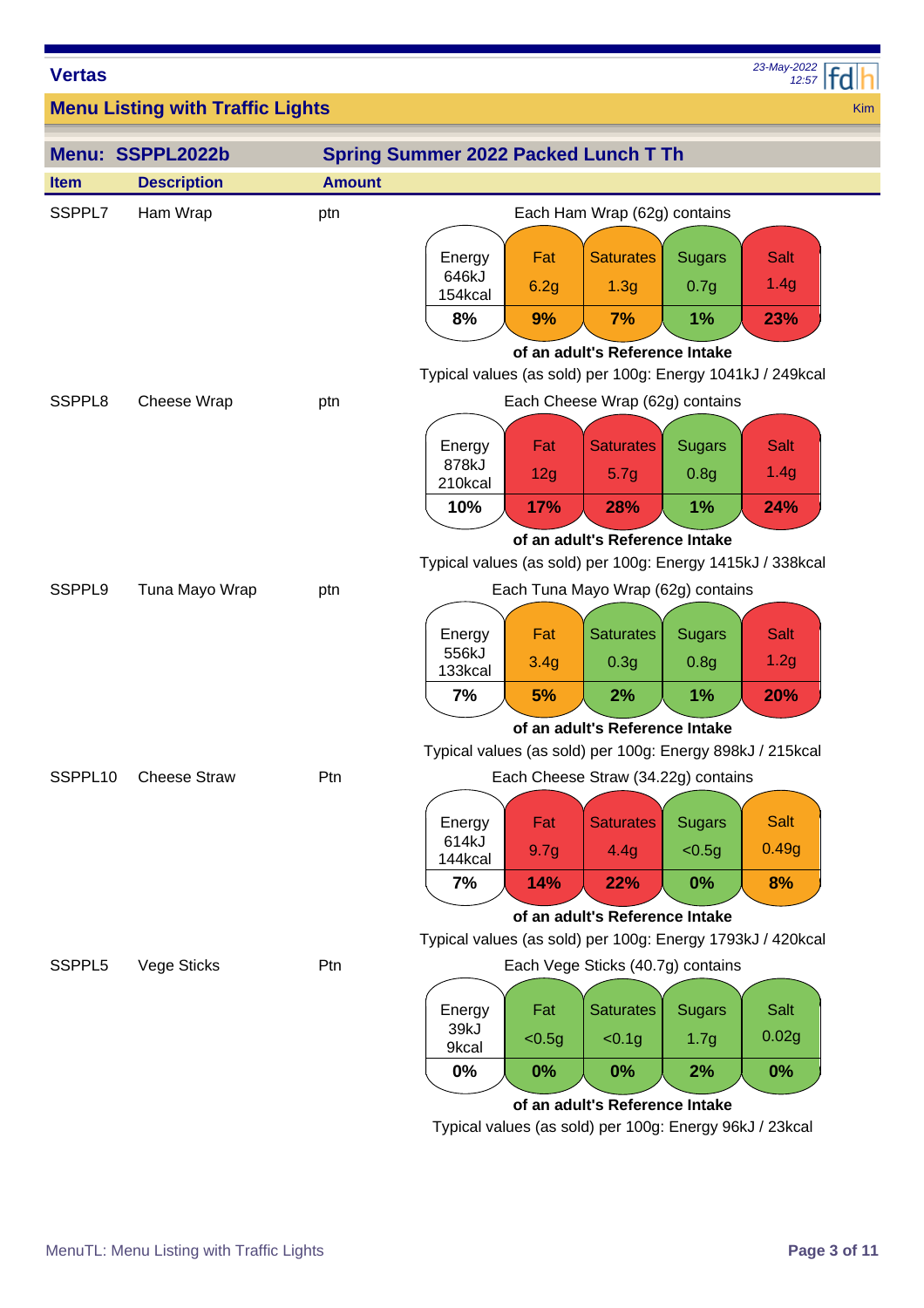| <b>Vertas</b>      |                                         |     |                                |                     |                                                                                                                                                                                      |                                         | 23-May-2022<br>12:57     |            |
|--------------------|-----------------------------------------|-----|--------------------------------|---------------------|--------------------------------------------------------------------------------------------------------------------------------------------------------------------------------------|-----------------------------------------|--------------------------|------------|
|                    | <b>Menu Listing with Traffic Lights</b> |     |                                |                     |                                                                                                                                                                                      |                                         |                          | <b>Kim</b> |
| SSPPL <sub>6</sub> | Fresh Fruit Wedge<br>Portion            | Ptn | Energy<br>65kJ<br>16kcal<br>1% | Fat<br>< 0.5q<br>0% | Each Fresh Fruit Wedge Portion (32.2493g) contains<br><b>Saturates</b><br>< 0.1g<br>0%<br>of an adult's Reference Intake<br>Typical values (as sold) per 100g: Energy 202kJ / 48kcal | <b>Sugars</b><br>3.8 <sub>g</sub><br>4% | Salt<br>$< 0.01$ g<br>0% |            |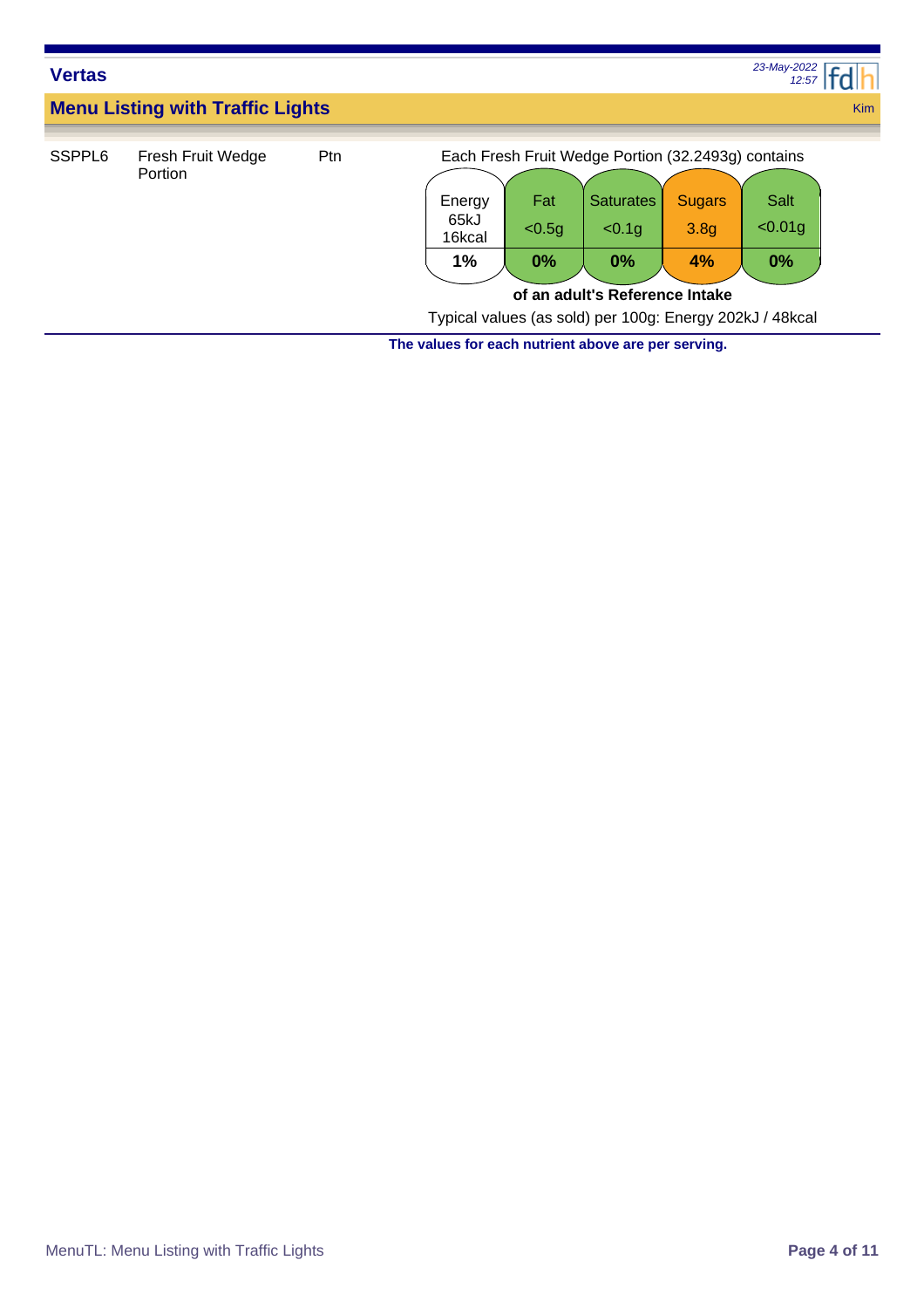*12:57 23-May-2022*

Kim

**Menu Listing with Traffic Lights**

|                    | Menu: SSPPL2022c                   |               | <b>Spring Summer 2022 Packed lunch Friday</b>              |                  |                                                       |                                   |                                                           |
|--------------------|------------------------------------|---------------|------------------------------------------------------------|------------------|-------------------------------------------------------|-----------------------------------|-----------------------------------------------------------|
| <b>Item</b>        | <b>Description</b>                 | <b>Amount</b> |                                                            |                  |                                                       |                                   |                                                           |
| SSPPL <sub>1</sub> | Ham Roll                           | ptn           |                                                            |                  | Each Ham Roll (75g) contains                          |                                   |                                                           |
|                    |                                    |               | Energy<br>807kJ                                            | Fat<br>4.9g      | <b>Saturates</b><br>1.3 <sub>g</sub>                  | <b>Sugars</b><br>1.0 <sub>g</sub> | Salt<br>1.1 <sub>g</sub>                                  |
|                    |                                    |               | 193kcal<br>10%                                             | 7%               | 6%                                                    | 1%                                | 19%                                                       |
|                    |                                    |               |                                                            |                  | of an adult's Reference Intake                        |                                   |                                                           |
| SSPPL <sub>2</sub> | Cheese Roll                        | ptn           | Typical values (as sold) per 100g: Energy 1076kJ / 257kcal |                  | Each Cheese Roll (70g) contains                       |                                   |                                                           |
|                    |                                    |               |                                                            |                  |                                                       |                                   |                                                           |
|                    |                                    |               | Energy                                                     | Fat              | <b>Saturates</b>                                      | <b>Sugars</b>                     | <b>Salt</b>                                               |
|                    |                                    |               | 1030kJ<br>246kcal                                          | 11 <sub>g</sub>  | 5.3g                                                  | 1.0 <sub>g</sub>                  | 1.1 <sub>g</sub>                                          |
|                    |                                    |               | 12%                                                        | 16%              | <b>27%</b>                                            | 1%                                | 18%                                                       |
|                    |                                    |               |                                                            |                  | of an adult's Reference Intake                        |                                   |                                                           |
|                    |                                    |               | Typical values (as sold) per 100g: Energy 1471kJ / 352kcal |                  |                                                       |                                   |                                                           |
| SSPPL3             | Tuna Mayo Roll                     | ptn           |                                                            |                  | Each Tuna Mayo Roll (77g) contains                    |                                   |                                                           |
|                    |                                    |               | Energy                                                     | Fat              | <b>Saturates</b>                                      | <b>Sugars</b>                     | <b>Salt</b>                                               |
|                    |                                    |               | 849kJ<br>203kcal                                           | 6.0 <sub>g</sub> | 1.2g                                                  | 1.1 <sub>g</sub>                  | 0.99g                                                     |
|                    |                                    |               | 10%                                                        | 9%               | 6%                                                    | 1%                                | 16%                                                       |
|                    |                                    |               |                                                            |                  | of an adult's Reference Intake                        |                                   |                                                           |
|                    |                                    |               | Typical values (as sold) per 100g: Energy 1102kJ / 263kcal |                  |                                                       |                                   |                                                           |
| SSPPL11            | Homemade Margherita<br>Pizza slice | ptn           |                                                            |                  | Each Homemade Margherita Pizza slice (85.8g) contains |                                   |                                                           |
|                    |                                    |               | Energy                                                     | Fat              | <b>Saturates</b>                                      | <b>Sugars</b>                     | <b>Salt</b>                                               |
|                    |                                    |               | 562kJ<br>134kcal                                           | 5.1 <sub>g</sub> | 2.5g                                                  | 1.4g                              | 0.26g                                                     |
|                    |                                    |               | 7%                                                         | 7%               | 13%                                                   | 2%                                | 4%                                                        |
|                    |                                    |               |                                                            |                  | of an adult's Reference Intake                        |                                   |                                                           |
|                    |                                    |               |                                                            |                  |                                                       |                                   | Typical values (as sold) per 100g: Energy 655kJ / 156kcal |
| SSPPL5             | Vege Sticks                        | Ptn           |                                                            |                  | Each Vege Sticks (40.7g) contains                     |                                   |                                                           |
|                    |                                    |               |                                                            | Fat              | <b>Saturates</b>                                      |                                   | Salt                                                      |
|                    |                                    |               | Energy<br>39kJ                                             |                  |                                                       | <b>Sugars</b>                     | 0.02g                                                     |
|                    |                                    |               | 9kcal                                                      | < 0.5g           | < 0.1g                                                | 1.7 <sub>g</sub>                  |                                                           |
|                    |                                    |               | $0\%$                                                      | $0\%$            | $0\%$                                                 | 2%                                | 0%                                                        |

#### **of an adult's Reference Intake**

Typical values (as sold) per 100g: Energy 96kJ / 23kcal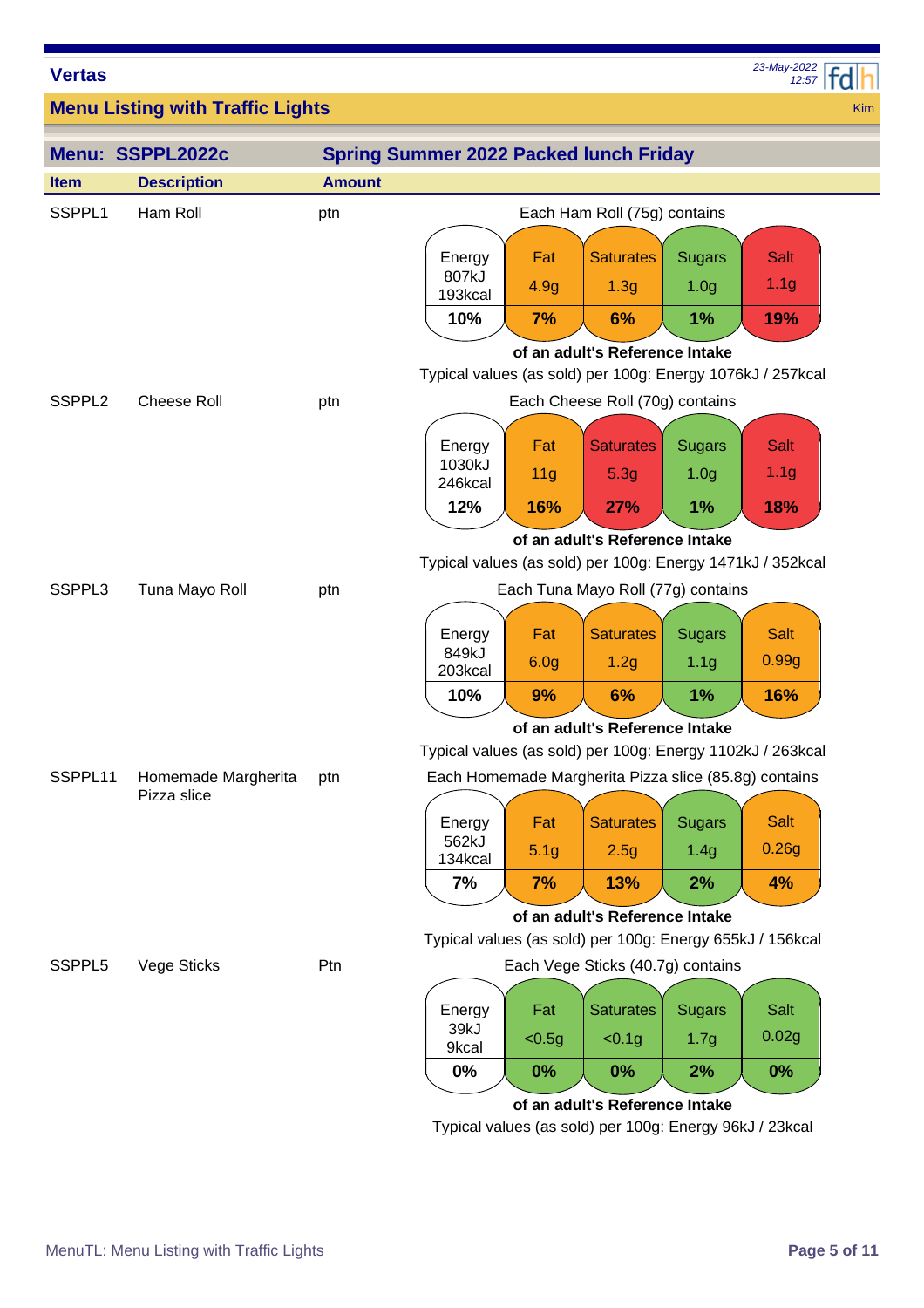| <b>Vertas</b>      |                                         |     |                                |                     |                                                                                                                                                                                      |                                         | 23-May-2022<br>12:57            |            |
|--------------------|-----------------------------------------|-----|--------------------------------|---------------------|--------------------------------------------------------------------------------------------------------------------------------------------------------------------------------------|-----------------------------------------|---------------------------------|------------|
|                    | <b>Menu Listing with Traffic Lights</b> |     |                                |                     |                                                                                                                                                                                      |                                         |                                 | <b>Kim</b> |
| SSPPL <sub>6</sub> | Fresh Fruit Wedge<br>Portion            | Ptn | Energy<br>65kJ<br>16kcal<br>1% | Fat<br>< 0.5g<br>0% | Each Fresh Fruit Wedge Portion (32.2493g) contains<br><b>Saturates</b><br>< 0.1g<br>0%<br>of an adult's Reference Intake<br>Typical values (as sold) per 100g: Energy 202kJ / 48kcal | <b>Sugars</b><br>3.8 <sub>g</sub><br>4% | <b>Salt</b><br>$< 0.01$ g<br>0% |            |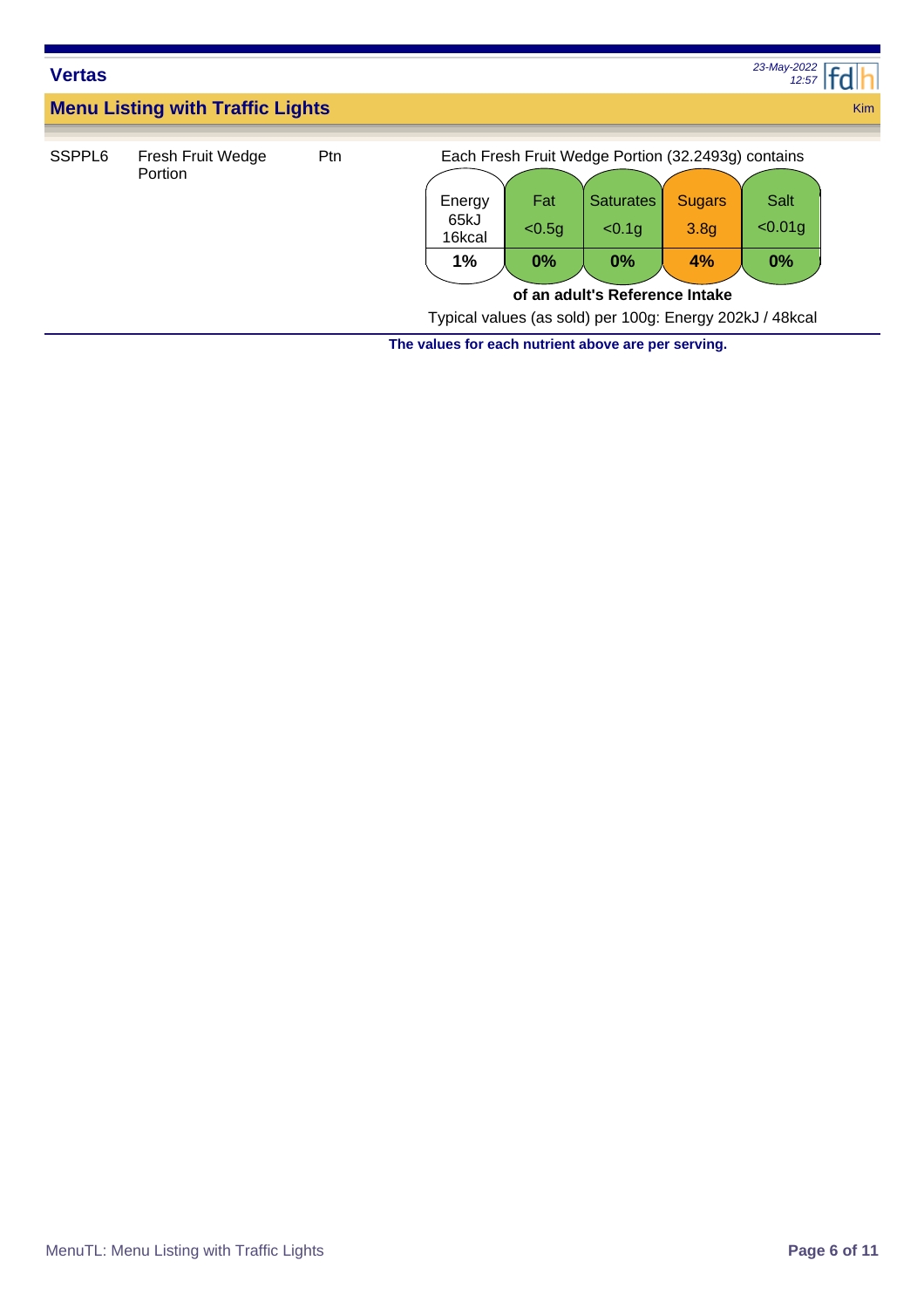| <b>Vertas</b>       |                                         |               |                                                            |                         |                                                                      |                                   | 23-May-2022<br>12:57 |     |
|---------------------|-----------------------------------------|---------------|------------------------------------------------------------|-------------------------|----------------------------------------------------------------------|-----------------------------------|----------------------|-----|
|                     | <b>Menu Listing with Traffic Lights</b> |               |                                                            |                         |                                                                      |                                   |                      | Kim |
|                     | Menu: SSPPL2022Mon                      |               | <b>Spring Summer 2022 packed Lunch option 2 Monday</b>     |                         |                                                                      |                                   |                      |     |
| <b>Item</b>         | <b>Description</b>                      | <b>Amount</b> |                                                            |                         |                                                                      |                                   |                      |     |
| SSPPL <sub>1a</sub> | Tuna & Sweetcorn Roll                   | ptn           |                                                            |                         | Each Tuna & Sweetcorn Roll (73.8g) contains                          |                                   |                      |     |
|                     |                                         |               | Energy<br>869kJ<br>208kcal                                 | Fat<br>6.1 <sub>g</sub> | <b>Saturates</b><br>1.2g                                             | <b>Sugars</b><br>1.2g             | <b>Salt</b><br>0.99g |     |
|                     |                                         |               | 10%                                                        | 9%                      | 6%                                                                   | 1%                                | 16%                  |     |
|                     |                                         |               | Typical values (as sold) per 100g: Energy 1177kJ / 281kcal |                         | of an adult's Reference Intake                                       |                                   |                      |     |
| SSPPL2a             | Tortilla Chips & Salsa                  | Ptn           |                                                            |                         | Each Tortilla Chips & Salsa (40g) contains                           |                                   |                      |     |
|                     |                                         |               | Energy<br>444kJ<br>106kcal                                 | Fat<br>4.1g             | <b>Saturates</b><br>0.4g                                             | <b>Sugars</b><br>1.2g             | <b>Salt</b><br>0.49g |     |
|                     |                                         |               | 5%                                                         | 6%                      | 2%                                                                   | 1%                                | 8%                   |     |
| SSPPL3a             | Yoghurts                                | Ptn           | Typical values (as sold) per 100g: Energy 1111kJ / 266kcal |                         | of an adult's Reference Intake<br>Each Yoghurts (124.9875g) contains |                                   |                      |     |
|                     |                                         |               |                                                            |                         |                                                                      |                                   |                      |     |
|                     |                                         |               | Energy<br>329kJ<br>79kcal                                  | Fat<br>1.0 <sub>g</sub> | <b>Saturates</b><br>0.5g                                             | <b>Sugars</b><br>12g              | <b>Salt</b><br>0.13g |     |
|                     |                                         |               | 4%                                                         | 1%                      | 2%                                                                   | 13%                               | 2%                   |     |
|                     |                                         |               |                                                            |                         | of an adult's Reference Intake                                       |                                   |                      |     |
|                     |                                         |               | Typical values (as sold) per 100g: Energy 264kJ / 63kcal   |                         |                                                                      |                                   |                      |     |
| SSPPL5              | Vege Sticks                             | Ptn           |                                                            |                         | Each Vege Sticks (40.7g) contains                                    |                                   |                      |     |
|                     |                                         |               | Energy<br>39kJ<br>9kcal                                    | Fat<br>< 0.5g           | <b>Saturates</b><br>< 0.1g                                           | <b>Sugars</b><br>1.7 <sub>g</sub> | Salt<br>0.02g        |     |
|                     |                                         |               | 0%                                                         | $0\%$                   | $0\%$                                                                | 2%                                | 0%                   |     |
|                     |                                         |               |                                                            |                         | of an adult's Reference Intake                                       |                                   |                      |     |

Typical values (as sold) per 100g: Energy 96kJ / 23kcal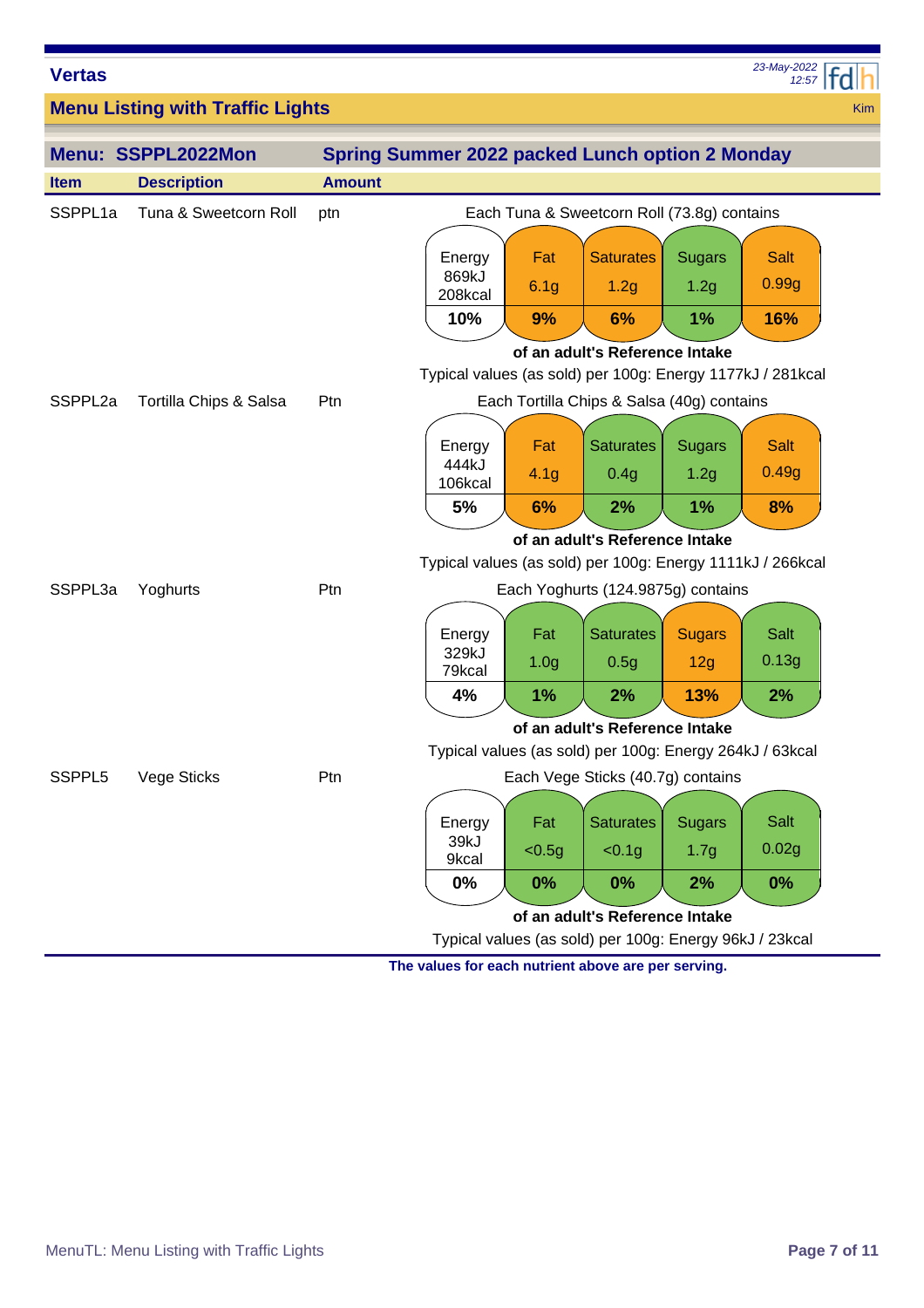*12:57 23-May-2022*

Kim

**Menu Listing with Traffic Lights**

|             | Menu: SSPPL2022Tue         |               | <b>Spring Summer 2022 Packed Lunch option 2 Tuesday</b>    |        |                                                    |                  |             |  |  |  |
|-------------|----------------------------|---------------|------------------------------------------------------------|--------|----------------------------------------------------|------------------|-------------|--|--|--|
| <b>Item</b> | <b>Description</b>         | <b>Amount</b> |                                                            |        |                                                    |                  |             |  |  |  |
| SSPPL4a     | Egg Mayonnaise<br>Sandwich | ptn           |                                                            |        | Each Egg Mayonnaise Sandwich (105.28g) contains    |                  |             |  |  |  |
|             |                            |               | Energy                                                     | Fat    | <b>Saturates</b>                                   | <b>Sugars</b>    | <b>Salt</b> |  |  |  |
|             |                            |               | 1306kJ<br>312kcal                                          | 12g    | 2.1 <sub>g</sub>                                   | 3.1 <sub>g</sub> | 0.92g       |  |  |  |
|             |                            |               | 16%                                                        | 17%    | 10%                                                | 3%               | <b>15%</b>  |  |  |  |
|             |                            |               | of an adult's Reference Intake                             |        |                                                    |                  |             |  |  |  |
|             |                            |               | Typical values (as sold) per 100g: Energy 1240kJ / 296kcal |        |                                                    |                  |             |  |  |  |
| SSPPL5a     | Vege Sticks & Mayo         | Ptn           |                                                            |        | Each Vege Sticks & Mayo (60.7g) contains           |                  |             |  |  |  |
|             |                            |               | Energy                                                     | Fat    | <b>Saturates</b>                                   | <b>Sugars</b>    | <b>Salt</b> |  |  |  |
|             |                            |               | 256kJ<br>61kcal                                            | 5.3g   | 0.4g                                               | 2.1 <sub>g</sub> | 0.27g       |  |  |  |
|             |                            |               | 3%                                                         | 8%     | 2%                                                 | 2%               | 4%          |  |  |  |
|             |                            |               |                                                            |        | of an adult's Reference Intake                     |                  |             |  |  |  |
|             |                            |               | Typical values (as sold) per 100g: Energy 422kJ / 101kcal  |        |                                                    |                  |             |  |  |  |
| SSPPL6a     | Fruit Jelly                | ptn           | Each Fruit Jelly (108.5g) contains                         |        |                                                    |                  |             |  |  |  |
|             |                            |               | Energy                                                     | Fat    | <b>Saturates</b>                                   | <b>Sugars</b>    | Salt        |  |  |  |
|             |                            |               | 242kJ<br>58kcal                                            | $0.5g$ | < 0.1g                                             | 14g              | 0.03g       |  |  |  |
|             |                            |               | 3%                                                         | 0%     | 0%                                                 | 16%              | 0%          |  |  |  |
|             |                            |               |                                                            |        | of an adult's Reference Intake                     |                  |             |  |  |  |
|             |                            |               | Typical values (as sold) per 100g: Energy 223kJ / 53kcal   |        |                                                    |                  |             |  |  |  |
| SSPPL6      | Fresh Fruit Wedge          | Ptn           |                                                            |        | Each Fresh Fruit Wedge Portion (32.2493g) contains |                  |             |  |  |  |
|             | Portion                    |               |                                                            | Fat    | <b>Saturates</b>                                   | <b>Sugars</b>    | Salt        |  |  |  |
|             |                            |               | Energy<br>65kJ                                             | < 0.5g | < 0.1g                                             | 3.8 <sub>g</sub> | < 0.01g     |  |  |  |
|             |                            |               | 16kcal                                                     |        |                                                    |                  |             |  |  |  |
|             |                            |               | 1%                                                         | $0\%$  | 0%                                                 | 4%               | 0%          |  |  |  |
|             |                            |               |                                                            |        | of an adult's Reference Intake                     |                  |             |  |  |  |
|             |                            |               | Typical values (as sold) per 100g: Energy 202kJ / 48kcal   |        |                                                    |                  |             |  |  |  |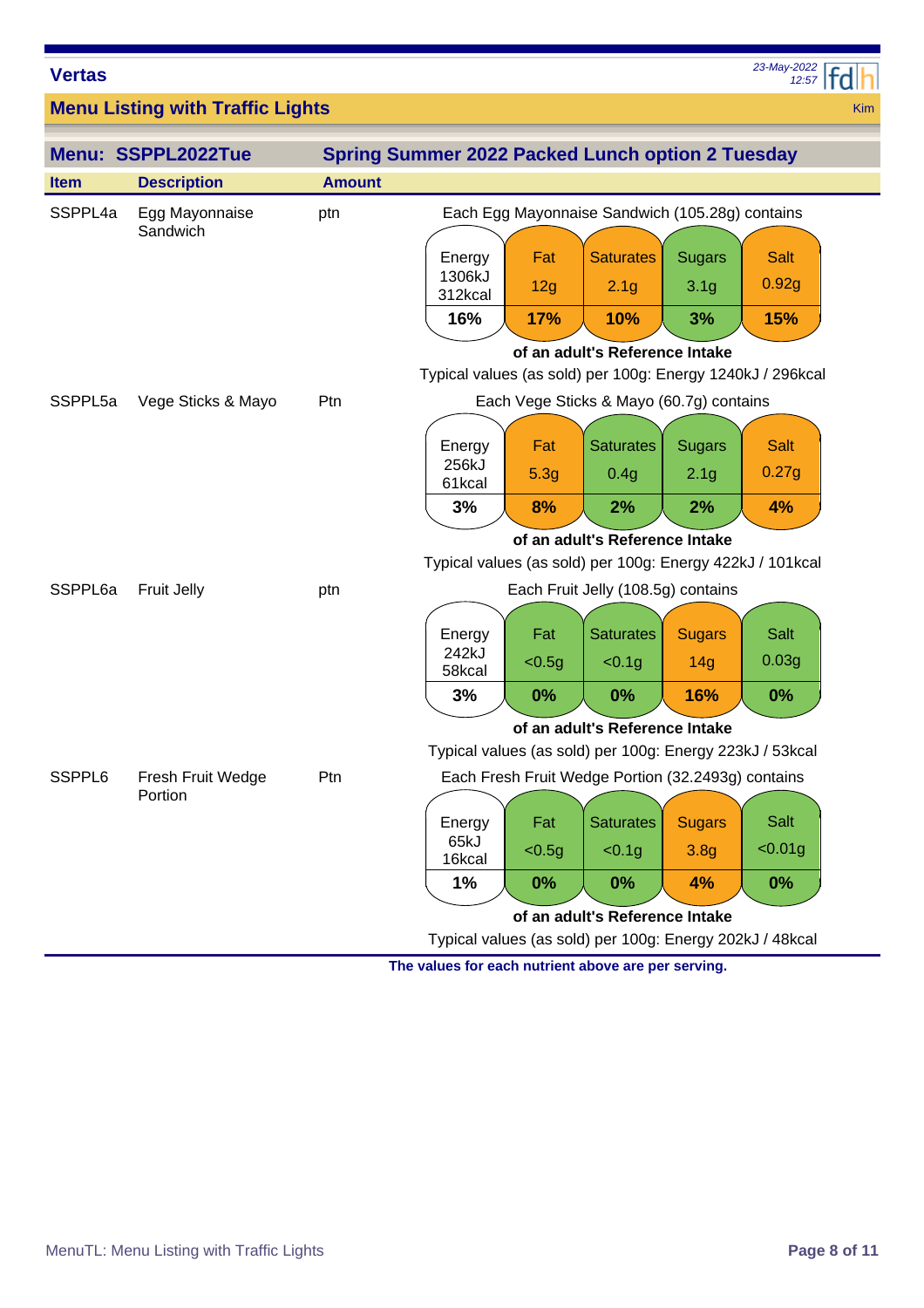*12:57 23-May-2022*

Kim

**Menu Listing with Traffic Lights**

|                     | Menu: SSPPL2022Wed     |               | <b>Spring Summer 2022 Packed Lunch Option 2 Wednesday</b>  |                  |                                                          |                  |             |  |  |
|---------------------|------------------------|---------------|------------------------------------------------------------|------------------|----------------------------------------------------------|------------------|-------------|--|--|
| <b>Item</b>         | <b>Description</b>     | <b>Amount</b> |                                                            |                  |                                                          |                  |             |  |  |
| SSPPL7a             | Ham & Lettuce Wrap     | ptn           |                                                            |                  | Each Ham & Lettuce Wrap (78.5851g) contains              |                  |             |  |  |
|                     |                        |               | Energy<br>655kJ                                            | Fat              | <b>Saturates</b>                                         | <b>Sugars</b>    | Salt        |  |  |
|                     |                        |               | 156kcal                                                    | 6.3g             | 1.3 <sub>g</sub>                                         | 1.0 <sub>g</sub> | 1.4g        |  |  |
|                     |                        |               | 8%                                                         | 9%               | 7%                                                       | 1%               | 23%         |  |  |
|                     |                        |               | of an adult's Reference Intake                             |                  |                                                          |                  |             |  |  |
|                     |                        |               | Typical values (as sold) per 100g: Energy 833kJ / 199kcal  |                  |                                                          |                  |             |  |  |
| SSPPL <sub>2a</sub> | Tortilla Chips & Salsa | Ptn           |                                                            |                  | Each Tortilla Chips & Salsa (40g) contains               |                  |             |  |  |
|                     |                        |               | Energy                                                     | Fat              | <b>Saturates</b>                                         | <b>Sugars</b>    | Salt        |  |  |
|                     |                        |               | 444kJ<br>106kcal                                           | 4.1 <sub>g</sub> | 0.4g                                                     | 1.2g             | 0.49g       |  |  |
|                     |                        |               | 5%                                                         | 6%               | 2%                                                       | 1%               | 8%          |  |  |
|                     |                        |               |                                                            |                  | of an adult's Reference Intake                           |                  |             |  |  |
|                     |                        |               | Typical values (as sold) per 100g: Energy 1111kJ / 266kcal |                  |                                                          |                  |             |  |  |
| SSPPL3a             | Yoghurts               | Ptn           | Each Yoghurts (124.9875g) contains                         |                  |                                                          |                  |             |  |  |
|                     |                        |               | Energy                                                     | Fat              | <b>Saturates</b>                                         | <b>Sugars</b>    | <b>Salt</b> |  |  |
|                     |                        |               | 329kJ<br>79kcal                                            | 1.0 <sub>g</sub> | 0.5g                                                     | 12g              | 0.13g       |  |  |
|                     |                        |               | 4%                                                         | 1%               | 2%                                                       | 13%              | 2%          |  |  |
|                     |                        |               |                                                            |                  | of an adult's Reference Intake                           |                  |             |  |  |
|                     |                        |               |                                                            |                  | Typical values (as sold) per 100g: Energy 264kJ / 63kcal |                  |             |  |  |
| SSPPL5              | Vege Sticks            | Ptn           |                                                            |                  | Each Vege Sticks (40.7g) contains                        |                  |             |  |  |
|                     |                        |               | Energy                                                     | Fat              | <b>Saturates</b>                                         | <b>Sugars</b>    | Salt        |  |  |
|                     |                        |               | 39kJ<br>9kcal                                              | < 0.5g           | < 0.1g                                                   | 1.7 <sub>g</sub> | 0.02g       |  |  |
|                     |                        |               | 0%                                                         | 0%               | $0\%$                                                    | 2%               | 0%          |  |  |
|                     |                        |               |                                                            |                  | of an adult's Reference Intake                           |                  |             |  |  |
|                     |                        |               |                                                            |                  | Typical values (as sold) per 100g: Energy 96kJ / 23kcal  |                  |             |  |  |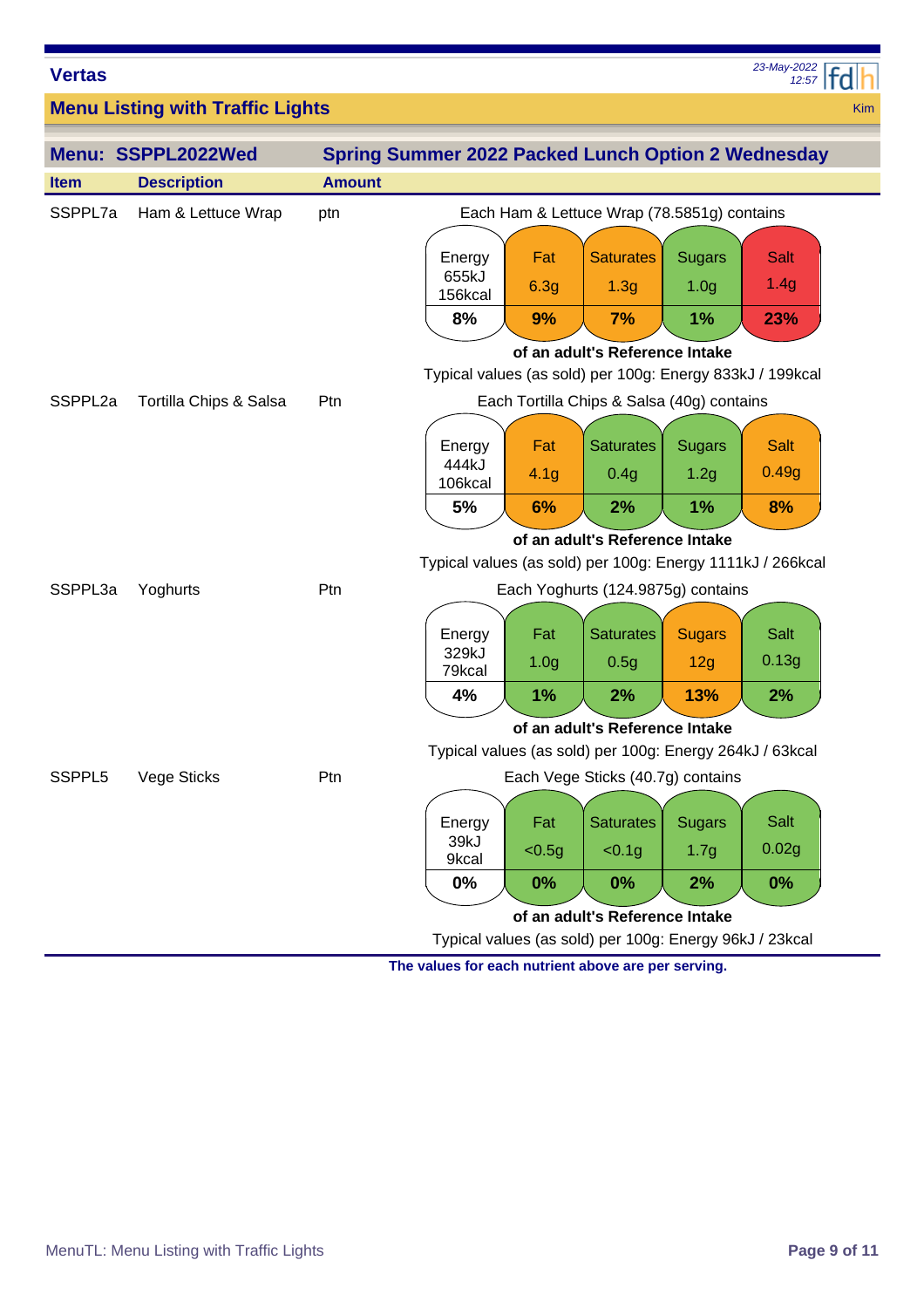| <b>Vertas</b>       |                                         |               |                                                            |                 |                                                    |                  | 23-May-2022<br>12:57 |            |
|---------------------|-----------------------------------------|---------------|------------------------------------------------------------|-----------------|----------------------------------------------------|------------------|----------------------|------------|
|                     | <b>Menu Listing with Traffic Lights</b> |               |                                                            |                 |                                                    |                  |                      | <b>Kim</b> |
|                     | Menu: SSPPL2022xThu                     |               | Spring Summer 2022 packed Lunch option 2 Thursday          |                 |                                                    |                  |                      |            |
| <b>Item</b>         | <b>Description</b>                      | <b>Amount</b> |                                                            |                 |                                                    |                  |                      |            |
| SSPPL8a             | Cheese & Tomato Pasta ptn<br>Pot        |               | Each Cheese & Tomato Pasta Pot (65.8443g) contains         |                 |                                                    |                  |                      |            |
|                     |                                         |               | Energy                                                     | Fat             | <b>Saturates</b>                                   | <b>Sugars</b>    | Salt                 |            |
|                     |                                         |               | 1202kJ<br>287kcal                                          | 11 <sub>g</sub> | 6.5g                                               | 1.7 <sub>g</sub> | 0.57g                |            |
|                     |                                         |               | 14%                                                        | 16%             | 33%                                                | 2%               | 10%                  |            |
|                     |                                         |               |                                                            |                 | of an adult's Reference Intake                     |                  |                      |            |
|                     |                                         |               | Typical values (as sold) per 100g: Energy 1825kJ / 436kcal |                 |                                                    |                  |                      |            |
| SSPPL <sub>5a</sub> | Vege Sticks & Mayo                      | Ptn           |                                                            |                 | Each Vege Sticks & Mayo (60.7g) contains           |                  |                      |            |
|                     |                                         |               | Energy                                                     | Fat             | <b>Saturates</b>                                   | <b>Sugars</b>    | <b>Salt</b>          |            |
|                     |                                         |               | 256kJ<br>61kcal                                            | 5.3g            | 0.4g                                               | 2.1 <sub>g</sub> | 0.27g                |            |
|                     |                                         |               | 3%                                                         | 8%              | 2%                                                 | 2%               | 4%                   |            |
|                     |                                         |               |                                                            |                 | of an adult's Reference Intake                     |                  |                      |            |
|                     |                                         |               | Typical values (as sold) per 100g: Energy 422kJ / 101kcal  |                 |                                                    |                  |                      |            |
| SSPPL6a             | Fruit Jelly                             | ptn           |                                                            |                 | Each Fruit Jelly (108.5g) contains                 |                  |                      |            |
|                     |                                         |               | Energy                                                     | Fat             | <b>Saturates</b>                                   | <b>Sugars</b>    | <b>Salt</b>          |            |
|                     |                                         |               | 242kJ<br>58kcal                                            | < 0.5g          | < 0.1g                                             | 14g              | 0.03g                |            |
|                     |                                         |               | 3%                                                         | $0\%$           | 0%                                                 | 16%              | $0\%$                |            |
|                     |                                         |               |                                                            |                 | of an adult's Reference Intake                     |                  |                      |            |
|                     |                                         |               | Typical values (as sold) per 100g: Energy 223kJ / 53kcal   |                 |                                                    |                  |                      |            |
| SSPPL6              | Fresh Fruit Wedge                       | Ptn           |                                                            |                 | Each Fresh Fruit Wedge Portion (32.2493g) contains |                  |                      |            |
|                     | Portion                                 |               |                                                            |                 |                                                    |                  |                      |            |
|                     |                                         |               | Energy<br>65kJ                                             | Fat             | <b>Saturates</b>                                   | <b>Sugars</b>    | Salt                 |            |
|                     |                                         |               | 16kcal                                                     | $0.5g$          | < 0.1g                                             | 3.8 <sub>g</sub> | < 0.01g              |            |
|                     |                                         |               | 1%                                                         | 0%              | 0%                                                 | 4%               | 0%                   |            |
|                     |                                         |               |                                                            |                 | of an adult's Reference Intake                     |                  |                      |            |
|                     |                                         |               | Typical values (as sold) per 100g: Energy 202kJ / 48kcal   |                 |                                                    |                  |                      |            |